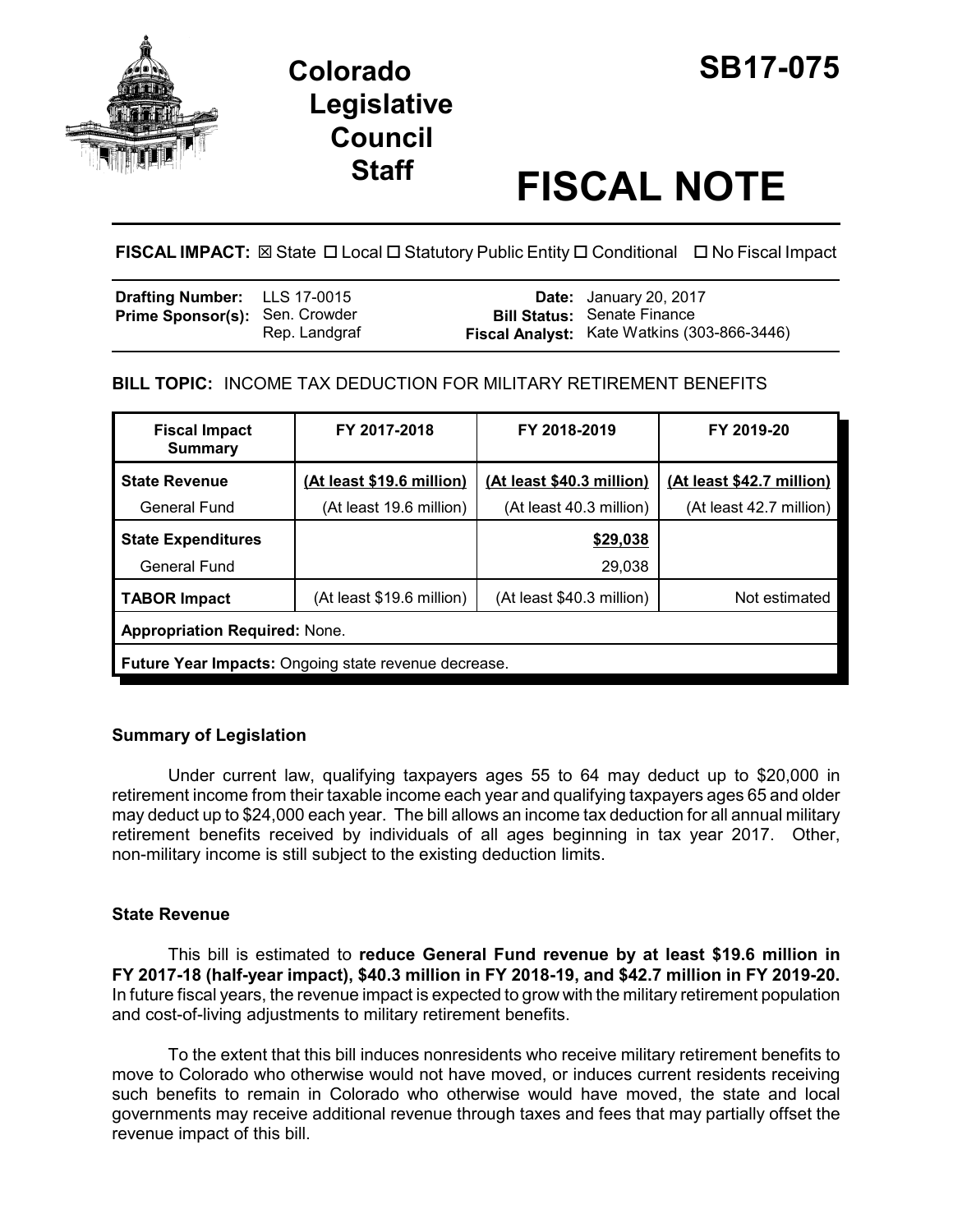January 20, 2017

*Military pension income.* Data from the Department of Defense Office of the Actuary indicate that in federal fiscal year 2015, about 46,131 individuals in Colorado claimed an average estimated annual military retirement benefit of \$31,713. This population excludes retirees who are disabled whose benefits are assumed to be excluded from federal taxable income and includes only those receiving benefits greater than \$0.

Average estimated benefit amounts across age cohorts were grown by expectations for cost-of-living adjustments and growth in the military retirement population to arrive at estimates for tax year 2018 and beyond. Table 1 compares the estimated 2018 income tax liability reduction for taxpayers who claim the maximum deduction under current law and the projected average deduction under SB 17-075 for their military retirement pensions.

| Table 1. Estimated Tax Year 2018 Income Tax Savings from Military Pensions<br>(Calculated as the deduction amount multiplied by the state income tax rate of 4.63%) |                                                      |                                                   |                                   |  |  |
|---------------------------------------------------------------------------------------------------------------------------------------------------------------------|------------------------------------------------------|---------------------------------------------------|-----------------------------------|--|--|
| Qualifying<br><b>Taxpayers by Age</b>                                                                                                                               | <b>Under Current Law</b><br><b>Maximum Deduction</b> | <b>Under SB17-075</b><br><b>Average Deduction</b> | Savings*<br><b>Under SB17-075</b> |  |  |
| 12,534 under age 55                                                                                                                                                 | \$0                                                  | $$31,941 \times 4.63\% = $1,479$                  | \$1,479                           |  |  |
| 13,632 ages 55 to 6                                                                                                                                                 | $$20,000 \times 4.63\% = $926$                       | $$31,941 \times 4.63\% = $1,479$                  | \$553                             |  |  |
| 22,451 ages 65+                                                                                                                                                     | $$24,000 \times 4.63\% = $1,111$                     | $$33,942 \times 4.63\% = $1,571$                  | \$460                             |  |  |

*\*Assumes that the taxpayer has a large enough tax liability to receive additional savings.*

Average taxpayer savings were multiplied by projected qualifying taxpayer populations to estimate the revenue impact of this bill. Not all qualifying taxpayers will have a Colorado income tax liability large enough to experience savings from this bill because many taxpayers claim other tax deductions and credits that reduce the taxes they owe. To account for this consideration, the projected revenue impact was reduced by 16.7 percent, an adjustment based on a weighted average of the tax liability and share of taxpayers by adjusted gross income bracket using data from the 2013 Colorado Statistics of Income.

*Other military retirement benefits***.** Data could not be identified to quantify the potential revenue impact resulting from other military retirement benefits such as the federal government's Thrift Savings Plan, which is similar to a defined contribution, or 401(k) plan. These additional sources of income are expected to result in additional General Fund revenue reductions that cannot be quantified due to data limitations.

*Non-military retirement income.* Many military retirees are expected to claim non-military retirement income, including Social Security income, non-military pensions, and 401(k) retirement plan distributions for non-military employment. For some qualifying taxpayers, this bill is expected to allow additional amounts of non-military retirement income to be claimed that otherwise would have been limited by the \$20,000 and \$24,000 caps under the current law deduction. Data are available to quantify the potential impact from Social Security income deductions, but data are not available to quantify the full revenue impact of other additional non-military retirement income deductions resulting from this bill.

Based on Social Security Administration data, Social Security benefits averaged an estimated \$16,176 annually in 2016. This fiscal note assumes that at least 50 percent of military retirees ages 65 and older will have military benefits that exceed \$24,000 and will claim additional Social Security income under the current law deduction. Table 2 summarizes the projected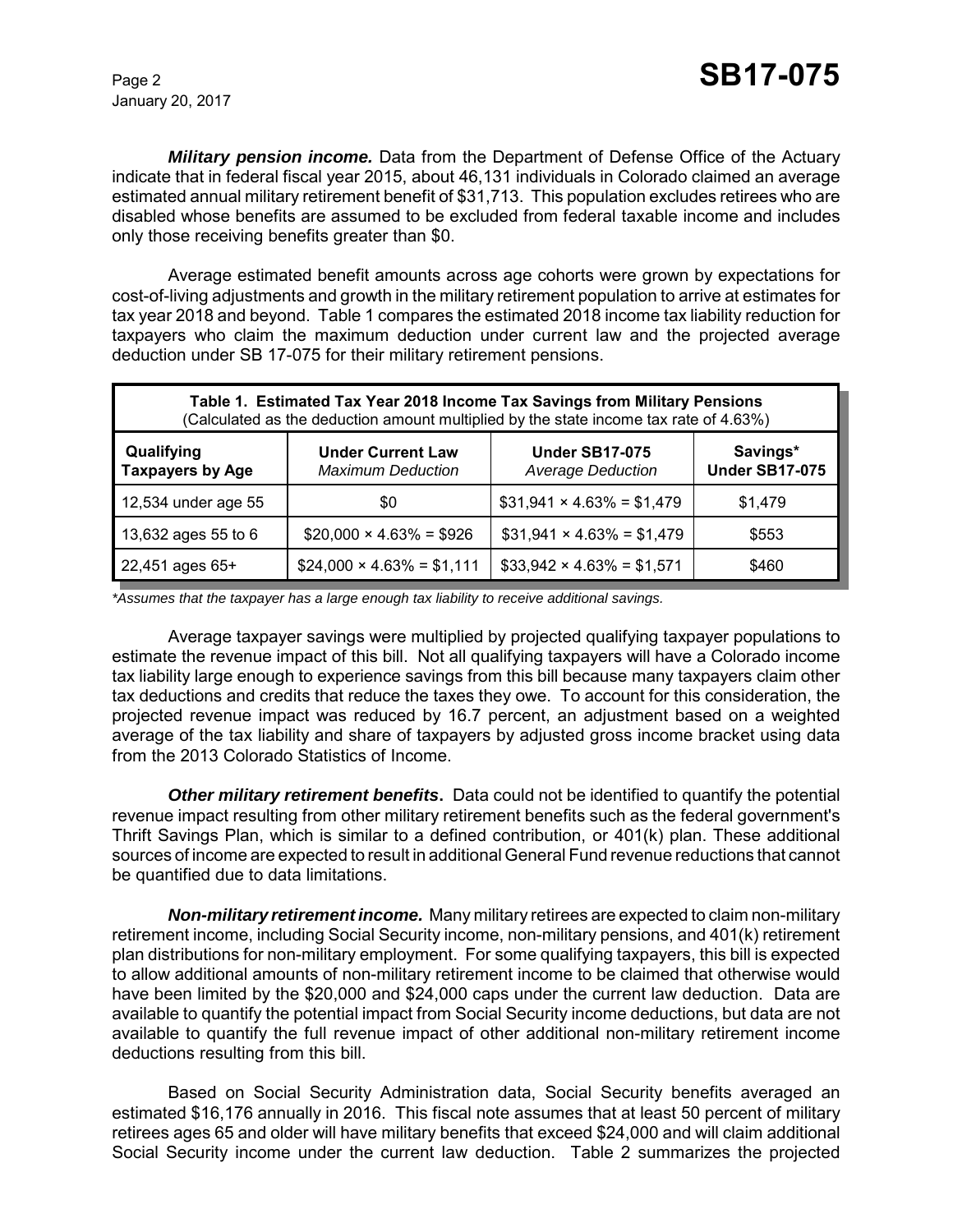January 20, 2017

taxpayer savings and General Fund revenue reduction for tax year 2018 resulting from additional allowable Social Security income deductions as a result of SB17-075. To arrive at revenue estimates, average 2016 Social Security benefits were grown by projections for inflation and military retiree population growth.

| Table 2. Estimated Tax Year 2018 Tax Savings and General Fund Impact<br>from Deducting Additional Social Security Income under SB17-075 |                          |  |  |
|-----------------------------------------------------------------------------------------------------------------------------------------|--------------------------|--|--|
| <b>Average Social Security Income Deducted</b>                                                                                          | \$16,945                 |  |  |
| <b>Average Taxpayer Savings</b><br>Calculated as the average deduction amount<br>multiplied by the state income tax rate of 4.63%.      | \$785                    |  |  |
| <b>Number of Taxpayers</b><br>50 percent of the military retiree population ages 65<br>and older.                                       | At least 11,225          |  |  |
| <b>General Fund Revenue Reduction</b>                                                                                                   | (At least \$8.8 million) |  |  |

A portion of military retirees ages 55 to 64 are also expected to deduct additional nonmilitary retirement income as a result of this bill, the amount of which cannot be quantified due to data limitations.

### **TABOR Impact**

This bill reduces state revenue from the General Fund, which will reduce the amount of money required to be refunded under TABOR for FY 2017-18 and FY 2018-19. TABOR refunds are paid out of the General Fund. TABOR refund obligations are not expected for FY 2016-17. This bill is expected to reduce the TABOR surplus by \$19.6 million in FY 2017-18 and \$40.3 million in FY 2018-19, reducing the amount of revenue refunded through the Six Tier Sales Tax Refund by equal amounts. Since the bill reduces both revenue to the General Fund and the refund obligation by equal amounts, there is no net impact on the amount of money available in the General Fund for the budget. However, the bill will reduce money available for the General Fund budget in the future during years the state does not collect money above the TABOR limit.

#### **State Expenditures**

This bill will increase General Fund expenditures for the Department of Revenue by \$29,038 in FY 2018-19. Costs include programming, testing, and form change costs, as summarized in Table 3.

| Table 3. Expenditures Under SB17-075 |            |            |            |  |  |  |
|--------------------------------------|------------|------------|------------|--|--|--|
| <b>Cost Components</b>               | FY 2017-18 | FY 2018-19 | FY 2019-20 |  |  |  |
| GenTax Programming                   |            | \$24,000   |            |  |  |  |
| GenTax Testing                       |            | 3,838      |            |  |  |  |
| Form Change Costs                    |            | 1,200      |            |  |  |  |
| <b>TOTAL</b>                         |            | \$29,038   |            |  |  |  |